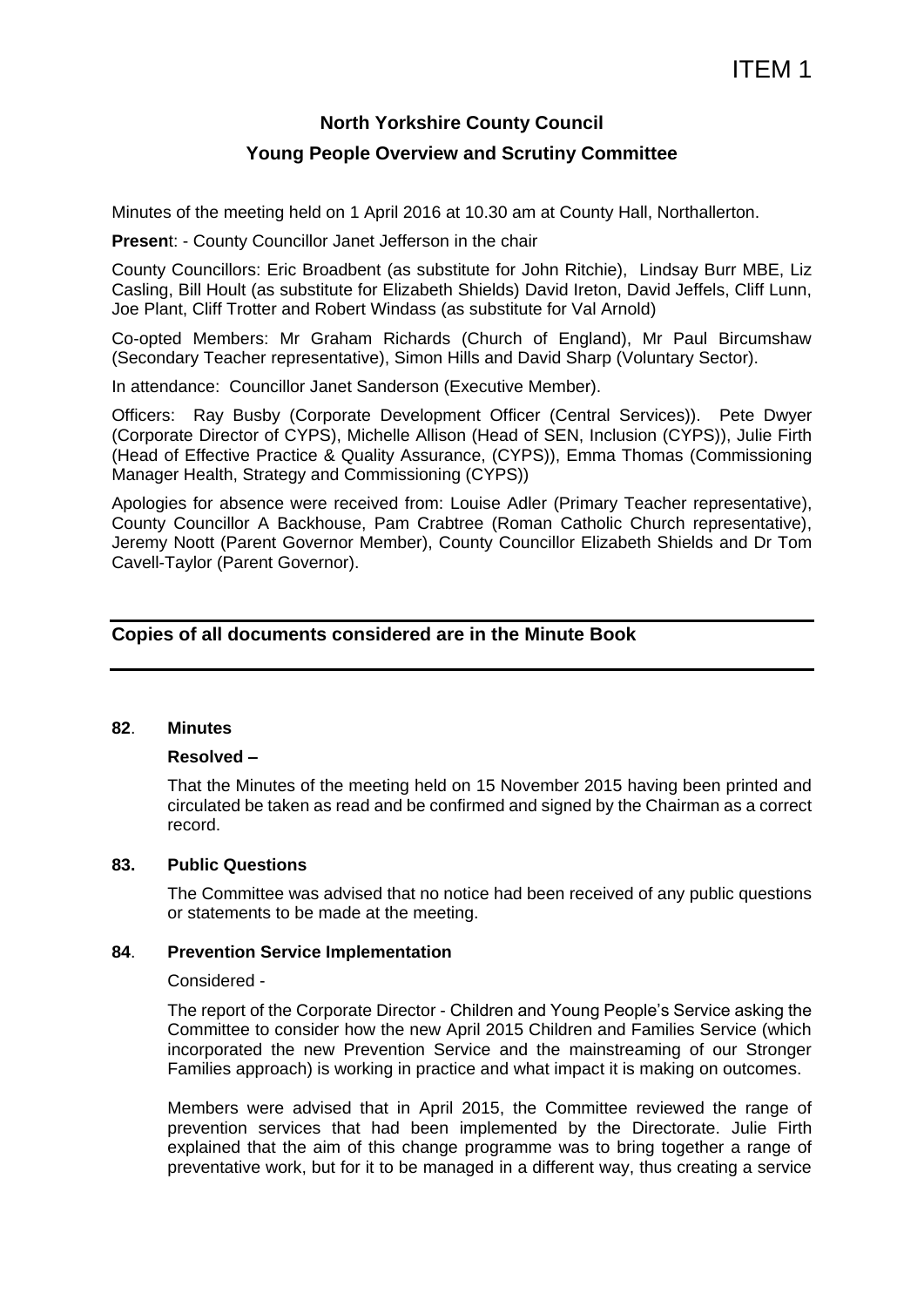which operates seamlessly throughout the 0-19 age range. The aim was to eliminate duplication and unhelpful transitions for families and reduction of numbers of children and young people requiring more intensive and more costly interventions through Children's Social Care and other services.

One year on, the staffing structure of 12 Area Teams appears to have embedded well and to be achieving better outcomes for children and young people and families, characterised by a seamless service for all children and young people. Evidence was provided of clear and strong signs of: engagement; of practical hands-on support for the whole family approach; of increasingly positive attempts to capture the voice of the child the young person in the family; and of the use of evidence around interventions improving practice generally.

Emma Thomas highlighted the progress on the 5-19 and 0-5 Healthy Child Programme.

Pete Dwyer spoke about the significant budget reductions to prevention and social care - £8m in total – which made the achievements so far, impressive, especially in terms of numbers of referrals to Children's Social Care, and the lowest numbers of looked after children in six years. A 25% reduction in child protection and the lowest numbers of young people in custody are further, pleasing signs that the changes have been a success.

The Committee heard from a Luke Rodgers regarding his looked after experience. After a challenging start in life, characterised by a series of placement breakdowns, Luke has made an inspirational success of being a social entrepreneur as the Founder & Director of Foster Focus. He talked passionately and sensitively about the need for honest communication with young people, especially as part of the fostering process. On so many occasions in the past - in relation to assessments for example - a young person in the care system was, fundamentally, seen as a problem and many authorities' assessments were unhelpfully framed in that way. Luke explained to us that by changing the mind-set and how agencies view a young person, by engaging with them about the care they experience, the statistics for children in care can be dramatically improved. By empowering young people's ideas, we can unlock their potential and create organisational structures that are child focused and better the life chances for children in care

# **Resolved -**

- a) That the report be noted
- b) That the Chairman as part of her statement to Council, include reference to:
	- The overall assessment of the Committee that the framework of new prevention services, which has been operational for just one year, is already achieving rapid and highly impressive results,
	- Implementation, which involved a complex assimilation and transformation process with many staff moving into the new structure, has been handled efficiently and sensitively.

# **85**. **Revised Short Breaks: Consideration of report to be taken by Executive**

# **Considered -**

The report of the Corporate Director - Children and Young People's Service outlining the Local Authority's statutory responsibilities in relation to the provision of Short